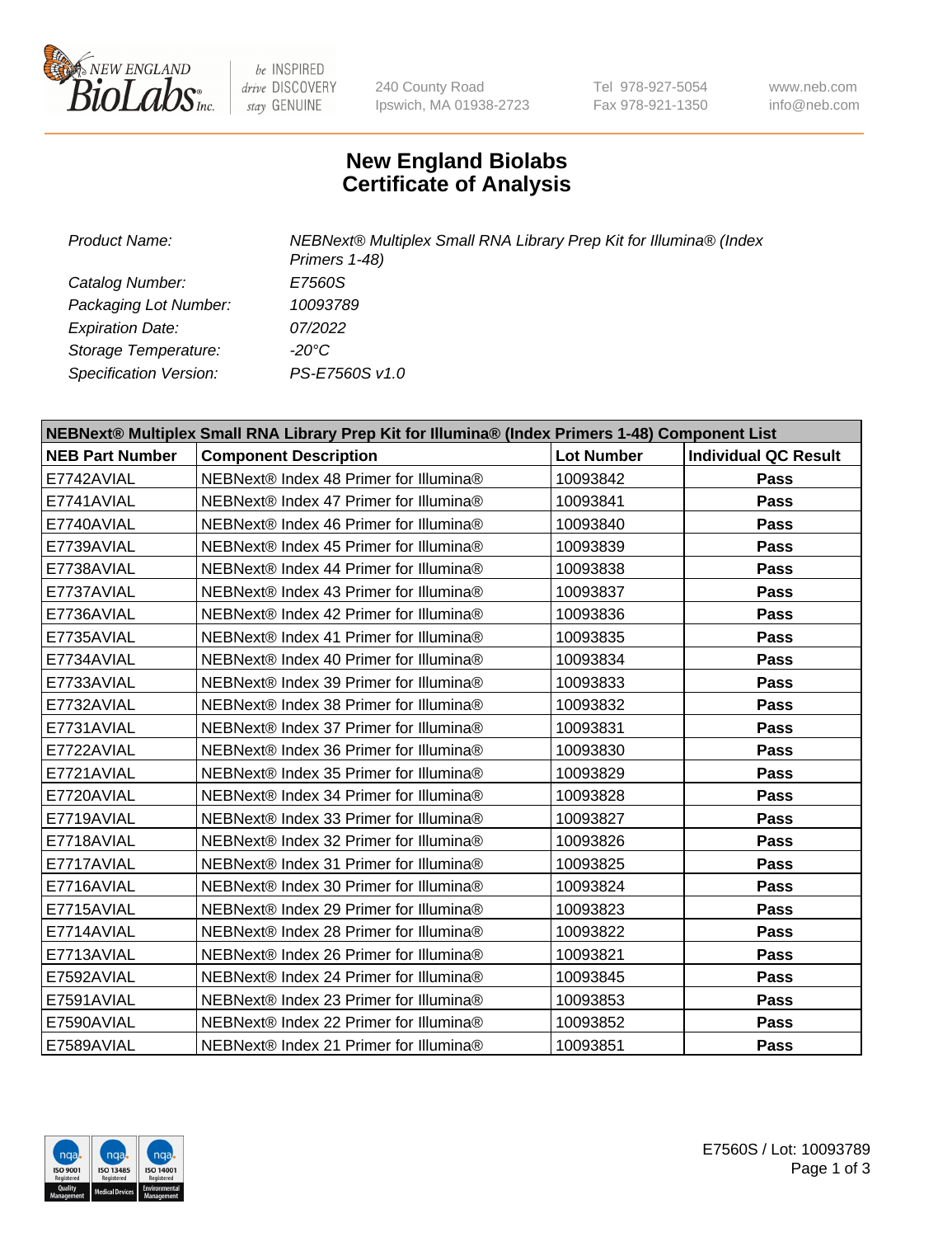

be INSPIRED drive DISCOVERY stay GENUINE

240 County Road Ipswich, MA 01938-2723 Tel 978-927-5054 Fax 978-921-1350 www.neb.com info@neb.com

| NEBNext® Multiplex Small RNA Library Prep Kit for Illumina® (Index Primers 1-48) Component List |                                                            |                   |                             |  |
|-------------------------------------------------------------------------------------------------|------------------------------------------------------------|-------------------|-----------------------------|--|
| <b>NEB Part Number</b>                                                                          | <b>Component Description</b>                               | <b>Lot Number</b> | <b>Individual QC Result</b> |  |
| E7588AVIAL                                                                                      | NEBNext® Index 20 Primer for Illumina®                     | 10093850          | Pass                        |  |
| E7587AVIAL                                                                                      | NEBNext® Index 19 Primer for Illumina®                     | 10093849          | Pass                        |  |
| E7586AVIAL                                                                                      | NEBNext® Index 18 Primer for Illumina®                     | 10093854          | Pass                        |  |
| E7585AVIAL                                                                                      | NEBNext® Index 17 Primer for Illumina®                     | 10093844          | Pass                        |  |
| E7584AVIAL                                                                                      | NEBNext® Index 16 Primer for Illumina®                     | 10093843          | Pass                        |  |
| E7583AVIAL                                                                                      | NEBNext® Index 15 Primer for Illumina®                     | 10093848          | Pass                        |  |
| E7582AVIAL                                                                                      | NEBNext® Index 14 Primer for Illumina®                     | 10093847          | Pass                        |  |
| E7581AVIAL                                                                                      | NEBNext® Index 13 Primer for Illumina®                     | 10093846          | Pass                        |  |
| E7562AVIAL                                                                                      | NEBNext® Index 27 Primer for Illumina®                     | 10093805          | Pass                        |  |
| E7561AVIAL                                                                                      | NEBNext® Index 25 Primer for Illumina®                     | 10093804          | Pass                        |  |
| E7355AAVIAL                                                                                     | ProtoScript® II Reverse Transcriptase                      | 10093820          | Pass                        |  |
| E7334AAVIAL                                                                                     | NEBNext® First Strand Synthesis Reaction Buffer   10093819 |                   | Pass                        |  |
| E7333AAVIAL                                                                                     | NEBNext® SR RT Primer for Illumina®                        | 10093818          | Pass                        |  |
| E7332AAVIAL                                                                                     | NEBNext® 3' SR Adaptor for Illumina®                       | 10093817          | Pass                        |  |
| E7328AVIAL                                                                                      | NEBNext® 5' SR Adaptor for Illumina®                       | 10093816          | Pass                        |  |
| E7327AAVIAL                                                                                     | Nuclease-free Water                                        | 10093815          | Pass                        |  |
| E7326AAVIAL                                                                                     | <b>TE Buffer</b>                                           | 10093814          | Pass                        |  |
| E7325AAVIAL                                                                                     | Linear Acrylamide                                          | 10093813          | Pass                        |  |
| E7324AAVIAL                                                                                     | <b>DNA Gel Elution Buffer</b>                              | 10093812          | Pass                        |  |
| E7323AAVIAL                                                                                     | Quick-Load® pBR322 DNA-Mspl Digest                         | 10093855          | Pass                        |  |
| E7322AVIAL                                                                                      | NEBNext® Index 12 Primer for Illumina®                     | 10093802          | Pass                        |  |
| E7321AVIAL                                                                                      | NEBNext® Index 11 Primer for Illumina®                     | 10093801          | Pass                        |  |
| E7320AVIAL                                                                                      | NEBNext® Index 10 Primer for Illumina®                     | 10093800          | Pass                        |  |
| E7319AVIAL                                                                                      | NEBNext® Index 9 Primer for Illumina®                      | 10093799          | Pass                        |  |
| E7318AVIAL                                                                                      | NEBNext® Index 8 Primer for Illumina®                      | 10093798          | Pass                        |  |
| E7317AVIAL                                                                                      | NEBNext® Index 7 Primer for Illumina®                      | 10093797          | Pass                        |  |
| E7316AVIAL                                                                                      | NEBNext® Index 6 Primer for Illumina®                      | 10093803          | Pass                        |  |
| E7315AVIAL                                                                                      | NEBNext® Index 5 Primer for Illumina®                      | 10093796          | Pass                        |  |
| E7314AVIAL                                                                                      | NEBNext® Index 4 Primer for Illumina®                      | 10093795          | Pass                        |  |
| E7313AVIAL                                                                                      | NEBNext® Index 3 Primer for Illumina®                      | 10093794          | Pass                        |  |
| E7312AVIAL                                                                                      | NEBNext® Index 2 Primer for Illumina®                      | 10093793          | Pass                        |  |
| E7311AVIAL                                                                                      | NEBNext® Index 1 Primer for Illumina®                      | 10093792          | Pass                        |  |
| E7310AAVIAL                                                                                     | NEBNext® SR Primer for Illumina®                           | 10093811          | Pass                        |  |
| E7309AAVIAL                                                                                     | LongAmp® Taq 2X Master Mix                                 | 10093810          | Pass                        |  |
| E7308AAVIAL                                                                                     | Murine RNase Inhibitor                                     | 10093809          | Pass                        |  |
| E7305AAVIAL                                                                                     | NEBNext® 5' Ligation Enzyme Mix                            | 10093808          | Pass                        |  |